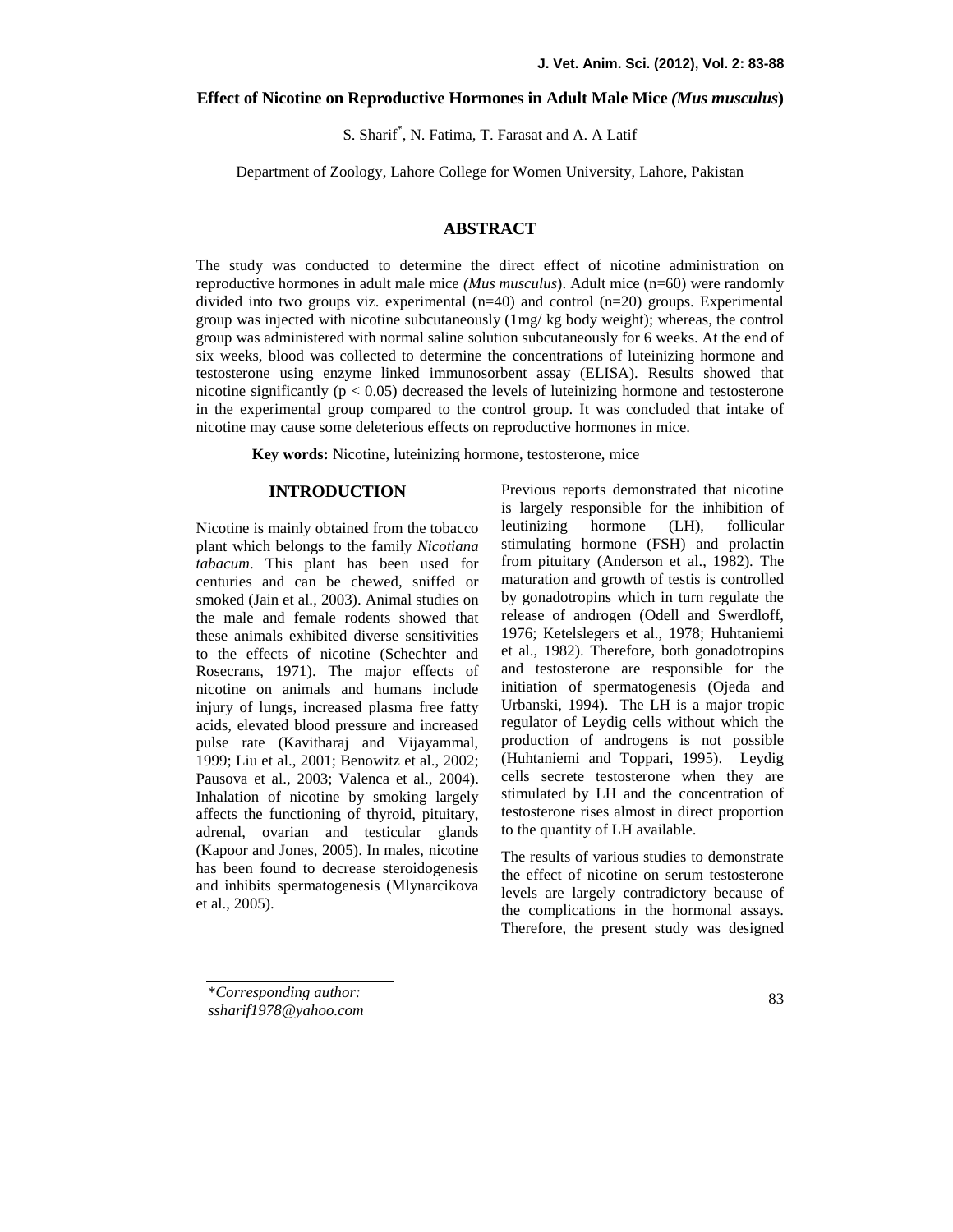aiming at evaluating the effects of nicotine on serum testosterone  $(T)$  and LH levels in For adult male mice.

# **MATERIALS AND METHODS**

## **Experimental Design**

A total of 65 one month-old male albino mice *(Mus musculus*) were procured from the Veterinary Research Institute, Lahore, Pakistan with the body weight ranging from 19-27g. The mice were kept in the Animal House, Lahore College for Women University, Lahore, Pakistan. These animals were kept in wire cages in groups of 20 animals per cage and fed a standard pellet diet. Feed and water was provided ad libitum. The animals were kept under standard management and feeding conditions throughout the experiment and maintained on a 12-h light/12-h dark cycle with ambient temperature of 20-22ºC. The relative humidity was 60%.

The mice were acclimatized for a month prior to experiment till the animals were weighed about 30-39g. To decrease the effects of circadian rhythm, treatments were carried out between 9 to 10 AM. During acclimatizing period, 5 mice died. After acclimatization period, the mice were distributed in two groups viz control (n=20) and experimental (n=40) groups. The experimental group was administered with nicotine hydrogen tartarate subcutaneously at the dose rate of 1.0 mg/ kg of body weight/ daily for a period of six weeks. The control group was treated with subcutaneous injection of normal saline (0.1 ml/kg body weight). No mortality was recorded during the experimental period of six weeks. In each group animal were weighed individually. Feed intake (g/cage/day) was observed between the experimental and control groups. Daily weighed feed was provided early morning and then on next day the remaining feed was weighed again per cage to determine the amount of feed consumed.

#### **Estimation of Reproductive Hormones**

the assessment of reproductive hormones, the blood samples were collected in ETDA coated tubes by cardiac puncture directly from the ventricle of the heart after anesthetizing the animal. The collected blood was centrifuged at 5,000 rpm for 10 minutes to separate of plasma that was stored at - 20ºC till analyzed.

At the time of analysis, the plasma samples were thawed and plasma levels of LH and testosterone were determined using standard kits. The kit (Model # E90441Mu 96 Tests, USCN, Life Science Inc., USA) was used for the assessment of LH and the kit (Model # E90458Mu 96 Tests, USCN, Life Science Inc., USA) was used for the determination of testosterone level in the plasma samples. The experiment was conducted after the approval of the Animals Ethical Committee, Lahore College for Women University, Lahore.

### **Statistical Analysis**

Data, presented as Mean  $\pm$  SE, were statistically analyzed using Independent Sample Student's "*t*" Test and  $p<0.05$  was considered to be significant.

### **RESULTS**

The mean body weight before and after acclimitization were  $19.95 \pm 0.04$  g and  $26.51 \pm 0.06$  g, respectively. During the acclimatizing period, the body weight gain was approximately 6.56 g (Figure 1). The food intake as well as body weight of experimental mice decreased as compare to the control group during the experimental period (Figures 2 and 3).

The plasma concentration of LH was higher  $(p < 0.05)$  in the control group, when compared with the experimental group (Table 1). Similar outcome was observed for the plasma concentration of testosterone that was significantly ( $p < 0.05$ ) decreased in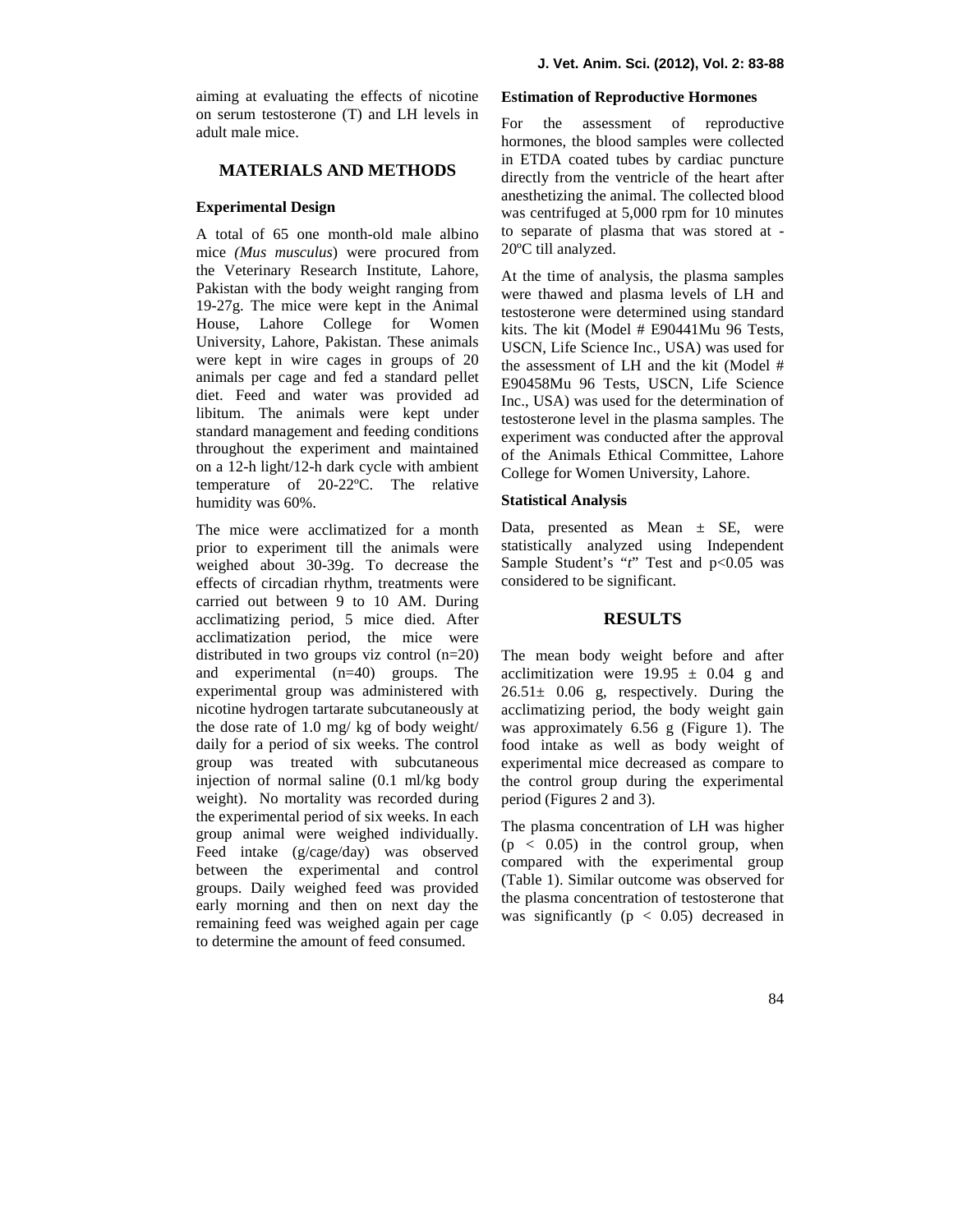experimental group compared with the control group.

**Table 1** Mean  $\pm$  SE of reproductive hormones in adult male mice with and without administration of nicotine



**Figure 1** Body weight gain in adult male mice during acclimatizing period of one month



**Figure 2** Graph showing decreasing trend of food intake (g/cage/day) in experimental group compared to control group during 6 weeks of nicotine nicotine administration



# **DISCUSSION**

The present study was investigated the effects of nicotine on changes occurring in reproductive hormone levels in adult male mice. Results showed a significant  $(p<0.05)$ decrease in body weight gain and food intake in nicotine-treated adult male mice compared with the saline-treated mice. Many other studies conducted on changes in body weight and food intake due to nicotine confirmed our present results. Audi et al. (2006) showed that administration of nicotine in rats caused a significant decrease in body weight gain and food intake. Similarly, Wack and Rodin (1982) concluded that decrease in food intake and body weight was because exerted its effect on the neuroregulatory substances which have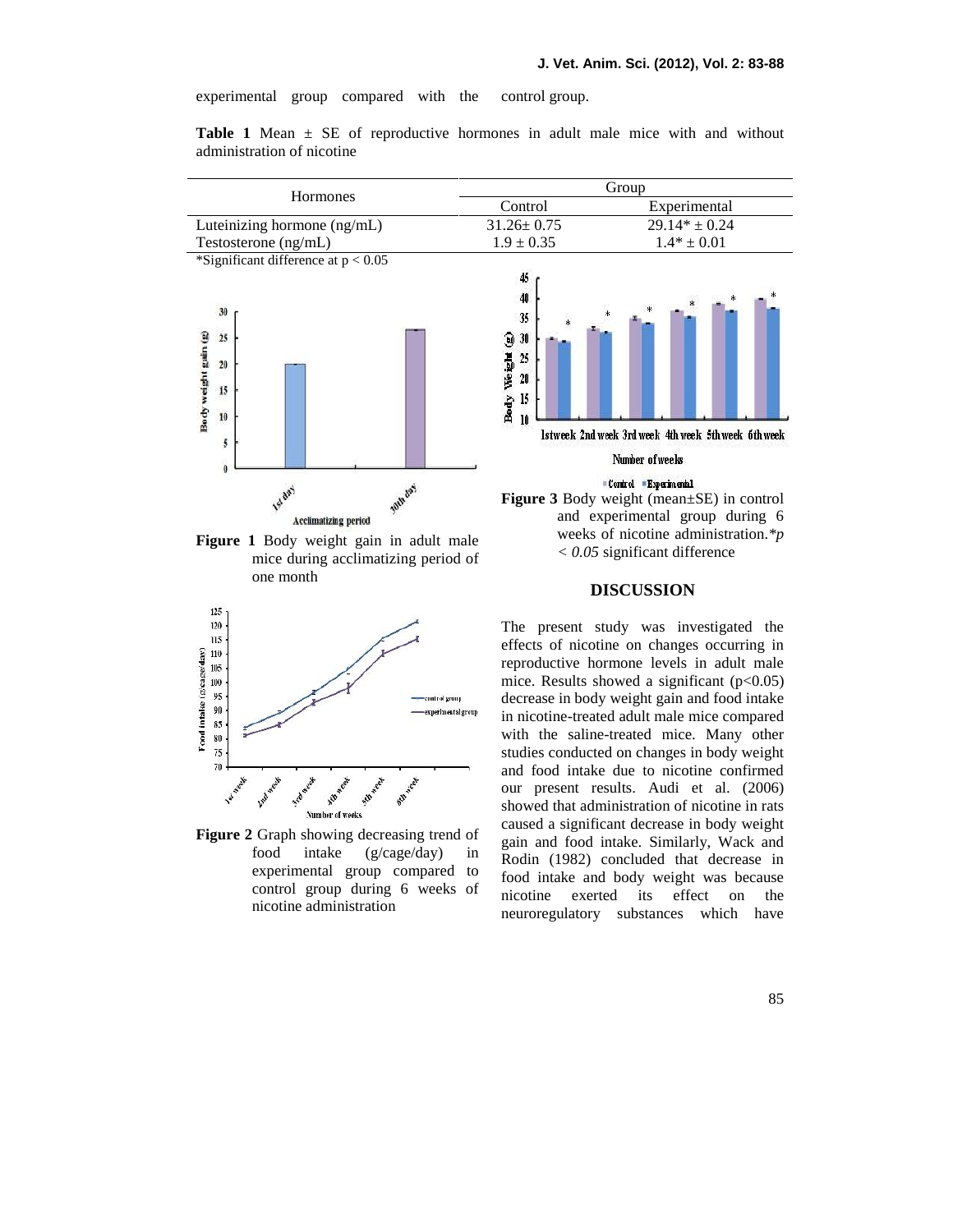Nicotine affects the levels of reproductive hormones and it is well demonstrated in our study that nicotine administration to mice significantly  $(p<0.05)$  reduced the LH level. Our results are similar to the results of Yoshinaga et al. (1979) who demonstrated that nicotine administration to rats lowered LH levels and LH/FSH ratio. Blake (1972) reported that subcutaneous administration of nicotine resulted in lower LH secretion. The site of this nicotine effect was supposed to be the medial basal hypothalamus because nicotine caused inhibition of LH secretion.

Nicotine has also been reported to have a direct effect on the testicular tissues and ultimately affects spermatogenesis (Zovas et al., 1999). Nicotine administration to male mice resulted in damage to the tissues of testis due to the cytotoxic effects of nicotine on spermatogenic cells or through the inhibition of synthesis of prostaglandins which played a vital role in the maintenance of reproductive system of mice (Polyzos et al. 2009). It has been reported by Olayaki et al. (2008) that high nicotine smoking might initiate rapid release of prolactin by causing higher concentration of endogenous opioids, which in turn might result in the inhibition of dopamine release. The release of hypothalamic LHRH, which controls the release of LH from pituitary, was inhibited by endogenous opioid peptides. The increase in endogenous opiod peptides due to cigarette smoking might show lower levels of LH.

In present study, nicotine caused a significant ( $p<0.05$ ) decrease in testosterone level in adult male mice. Kavitharaj and Vijayammal (1999) reported that nicotine was found to have adverse effects on the functions of gonads in males, in addition, to its part in the lowering of serum testosterone levels. It has also been demonstrated that nicotine also reduced the secretion of serum

testosterone, LH and follicle stimulating hormone (Wang et al., 2005). In another study, Mittler et al. (1983) suggested that the low level of testosterone in smokers was due to increased activity of liver hydroxylase, an enzyme known to increase the metabolism of testosterone. Riesenfeld and Oliva (1988) found that nicotine exerted adverse effects on gonadal functions as it induces some biochemical changes in testis. A number of previous studies showed that nicotine caused cytotoxic effects resulting in the inhibition of the prostaglandins production and reduced testosterone levels which are essential for male reproduction (Favaro and Cagnon, 2006; Ahmadnia et al., 2007; and Yamamoto et al., 1998)

In conclusion, reproductive hormonal levels were affected by the administration of nicotine that may affect the fertility.

## **REFERENCES**

- Ahmadnia, H., M. Ghanbari, M. R. Moradi and M. Khaje-Dalouee. 2007. Effect of cigarette smoke on spermatogenesis in rats. *Urology,* 4: 3-11.
- Anderson, K., K. Fuxe, P. Eneroth, and L. F. Agnati. 1982. Involvement of cholinergic nicotine like receptors as modulators of amine turnover in various terminal systems and prolactin, LH, FSH and TSH secretion in the castrated male rat. *Acta Physiology Scandrill,* 75: 488.
- Audi, S. S., M. E. Abraham, and A. S. Borker, 2006. Effect of cigarette smoke on body weight, food intake and reproductive organs in adult albino rats. *Indian Journal of Experimental Biology*, 44: 562-565.
- Benowitz, N. L., A. Hansson, and P. Jacob, 2002. Cardiovascular effects of nasal and transdermal nicotine and cigarette smoking. *Hypertension,* 39: 1107- 1112.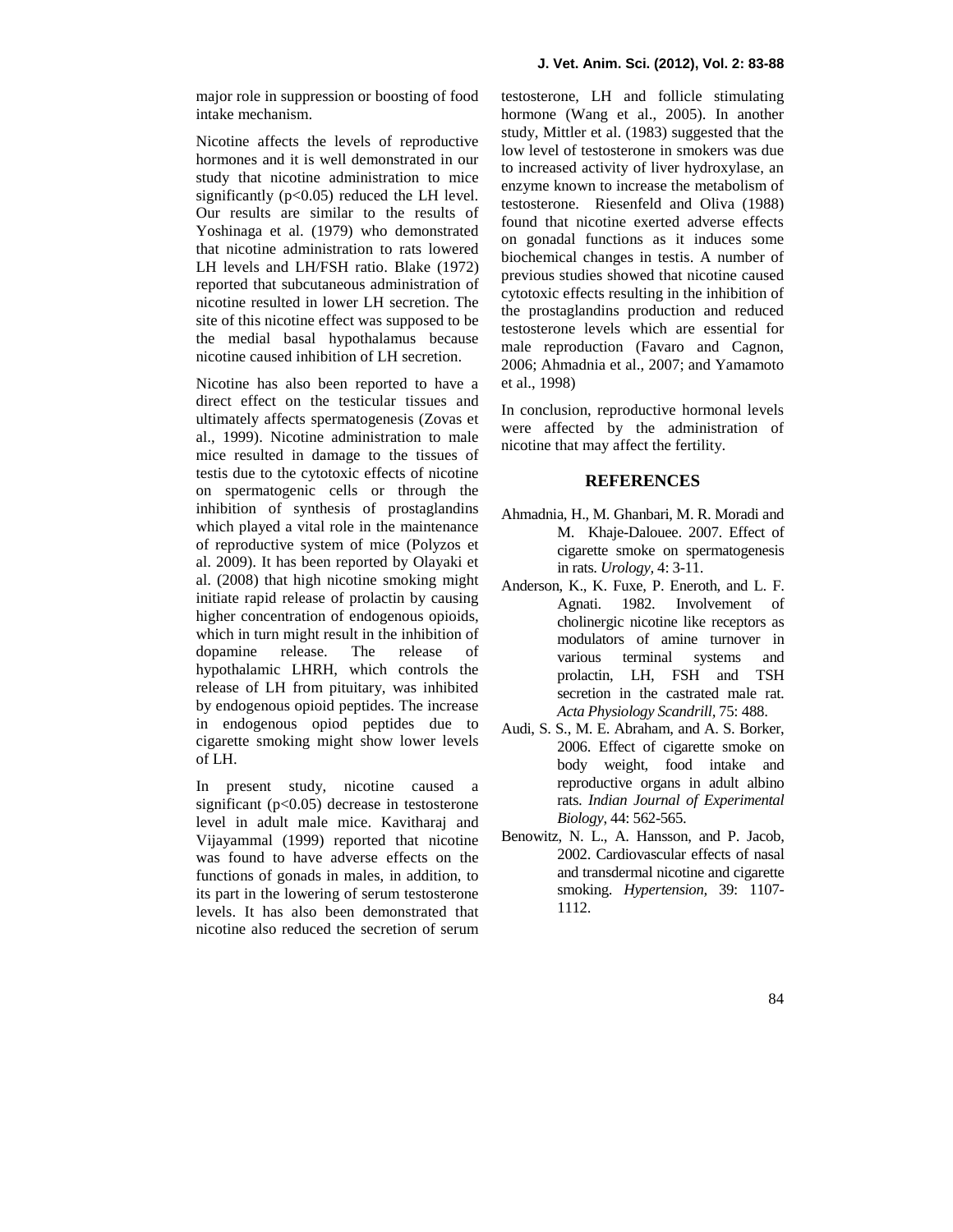- Blake, C. A., J. S. Rex, R. L. Norman, S. K. Shigeto, and C. H. Sawyer. 1972. Effect of nicotine on the proestrous ovulatory surge of LH in the rat. *Endocrinology,* 91: 1253–1259.
- Favaro, W. J and V. H. A. Cagnon. 2006. Morphometric and morphological features of the ventral prostate in rats submitted to chronic nicotine and alcohol treatment. *Tissue and Cell*. 38: 311–323.
- Guyton, A. C. and J. E. Hall. 2000. In: Textbook of Medical Physiology. 10<sup>th</sup>. Ed. W. B. Saunders, Company, Philadelphia. United States. pp: 925.
- Huhtaniemi, I. T., K. Nazu, D. W. Warren, M. L. Dufau, and K. J. Catt. 1982. Acquisition of regulatory mechanism for gonadotrophic receptors and steroidogenesis in the maturing rat testis. *Endocrinology,* 111: 1711– 1720.
- Huhtaniemi , I. T and J. Toppari. 1995. Endocrine, Paracrine, and Autocrine Regulation of Testicular Steroidogenesis. In: *Tissue Renin Angiotensin System.*  $2^{nd}$  ed. Plenum in Press, New York. pp: 33–53.
- Jain, R. and K. Mukherjee. 2003. Biological basis of nicotine addiction. *Indian Journal of Pharmacology*, 35: 281- 289.
- Kapoor, D. and T. H. Jones. 2005. Smoking and hormones in health and endocrine disorders. *European Journal of Endocrinology*, 152: 491–499.
- Kavitharaj, N. K. and P. L. Vijayammal. 1999. Nicotine administration induced changes in the gonadal functions in male rats. *Pharmacology,* 58: 2–7.
- Ketelslegerst, J. M., W. D. Hetzel, R. J. Sherins, and K. J. Catt. 1978. Developmental changes in testicular gonadotrophic receptors: plasma gonadotropins and plasma testosterone in rat. *Endocrinology,* 103: 212–222.
- Liu, Y. K. 1973. Leukopenia in alcoholics. *American Journal of Medicines*, 54: 605–610.
- Liu, R. FL., T. Kurose and S. Matsukura. 2001. Oral nicotine administration decreases tumor necrosis factor-alpha expression in fat tissues in obese rats. *Metabolism, 50:79-*85.
- Mittler, J. C., L. Pogach, and N. H. Ertel. 1983. Effects of chronic smoking on testosterone metabolism in dogs. *Journal of Steroid Biochemistry*, 18: 759–763.
- Mlynarcikova, A., M. Fickova, and S, Scsukova. 2005. Ovarian intrafollicular processes as a target for cigarette smoke components and selected environmental reproductive disruptors. *Endocrine Regulations*, 39: 20–31.
- Odell, W. D. and R. S. Swerdloff. 1976. Etiologies of sexual maturation: A model system based on the sexually maturing rat. *Recent Progress in Hormone Research,* 32: 245–288.
- Ojeda, S. R. and H. F. Urbanski. 1994. Puberty Rat. In: Physiology of Reproduction.  $2^{nd}$  ed. Raven Press. New York. pp: 363–409.
- Olayaki, L. A., E. O., Edeoja, O. R. Jimoh, O. K. Ghazal, A. Olawepo, A. G. Jimoh, and S. A. Biliaminu. 2008. Effects of cigarette smoking on urinary testosterone excretion in men. *Biochemistry,* 20: 29–32.
- Pausova, Z., T. Paus, L. Sedova, and J. Berube 2003. Prenatal exposure to nicotine modifies kidney weight and blood pressure in genetically susceptible rats: a case of gene environment interaction. *Kidney International,* 64: 829–835.
- Polyzos, A., T. E. Schmid, B. Piña-Guzmán, B. Quintanilla-Vega, and F. Marchetti. 2009. Differential sensitivity of male germ cells to mainstream and sidestreamtobacco smoke in the